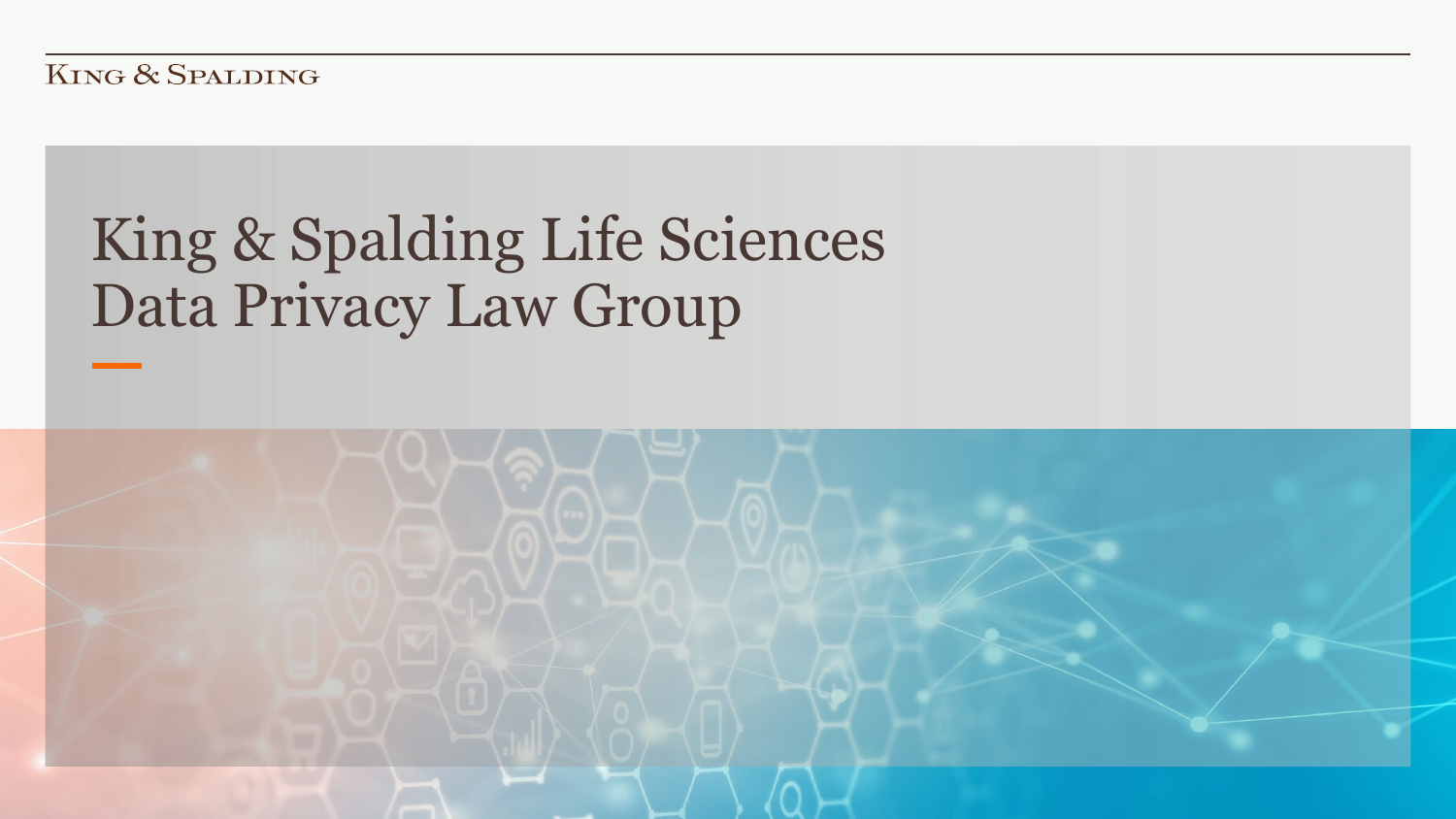## King & Spalding Life Sciences Data Privacy Law Group

King & Spalding established the Data Privacy Law Group to provide a resource to companies on national and international laws and regulations that target life sciences manufacturers' operations and interactions with organizations and consumers. The Group proactively monitors regulatory and enforcement developments as the privacy landscape continues to be a focus of federal, state and international agencies. We stand ready to assist member companies in establishing compliant data governance practices. Our team leverages offices in Belgium, France, Germany, the UK and across the U.S. to provide market-specific counseling to companies. Member companies are invited to offer input regarding specific regions and codes that they would like the Group to monitor.

The Group is a subscription service that offers life sciences companies comprehensive guidance on evolving data privacy requirements in a practical and cost-effective manner. Our flat quarterly membership fee of \$4,000 provides access to a suite of national and international global resources and services.



life sciences professionals across several offices supporting the Life Sciences Data Privacy Law Coalition.





pharma and device companies currently receiving advice on the growing area of data privacy and compliance in the U.S., UK and EU.

### AREAS OF FOCUS

We provide guidance on an array of considerations, including:

- **Existing U.S. federal and state** and **EU/UK** data privacy and security laws
- **Enforcement trends** at U.S. federal and state and EU regulatory level
- U.S. federal and state and EU **legislation tracking**